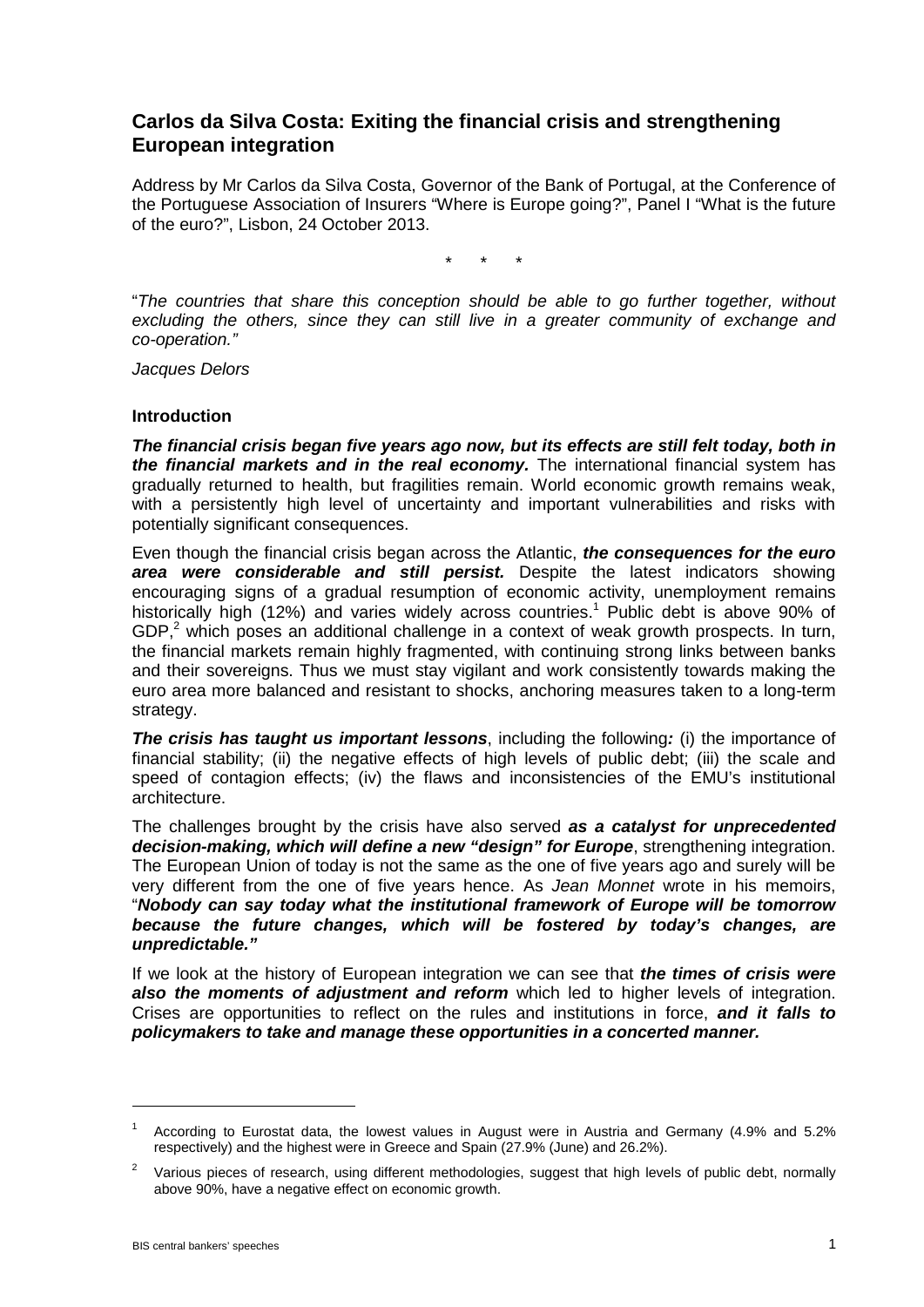So, *when we ask "Where is Europe going?", we have to start by asking, "Where has it come from?"* That will give us a better understanding of what went right and wrong, and of which path to take to build a new, more sustainable future for Europe and the euro.

### *The financial crisis and the institutional weaknesses of the euro area*

The way the euro area was shaken by adverse circumstances has revealed the existence of *significant flaws and inconsistencies in its institutional architecture and economic governance model*. In a context of great uncertainty and financial instability, the limitations of this model in confronting and managing exogenous shocks and protecting the Member States and the euro area itself were laid bare.

When the financial crisis hit, *the lack of alignment and solidity of the euro's foundations allowed the entire structure to sway*, affecting economic agents' confidence and expectations dramatically. At one point, with the sovereign debt crisis intensifying and spreading, the euro area became the centre of world attention *and the sustainability of the integration process itself started to be questioned by the markets.* 

*The crisis exposed very clearly the weakness of the economic pillar, in other words the* "E" of Economic and Monetary Union, making it necessary to urgently think of ways to make it more robust and more balanced with "M", the monetary pillar. In effect, *the single currency was founded on an unbalanced structure, comprising a solid monetary pillar and a weak and underdeveloped economic pillar*. The monetary pillar has been successful in carrying out its role: the euro has won its position as an international currency and price stability has been achieved. In contrast, the insufficiencies of the economic pillar have allowed *inadequate economic policies in certain Member States, unsustainable public finance positions, the accumulation of significant macroeconomic imbalances and large divergences in competitiveness*.

*A posteriori*, one may say that *not only was the euro area's institutional framework insufficiently robust, but also its implementation was weak in the first years of the EMU.* Europe was unable to create effective mechanisms and institutions to ensure that the underlying conceptual framework was applied and complied with. Therefore*, the future of the euro depends on addressing the initial inconsistencies and discrepancies, opening the way to a higher level of integration and mutual confidence.*

## *The national and European dimensions of building a new future for the euro*

But the Member States cannot wait for the problems to be addressed only at European level, in Brussels, in Frankfurt or in Strasbourg. On the contrary, exiting the financial crisis and defining "where Europe is going" requires *consistent and coordinated action at Portuguese and European level*. The national and European dimensions cannot be decoupled, they are complementary and mutually defined.

Thus it is key that the public understands that *the new rules and mechanisms being developed are not an external imposition and are vital for the survival of the group and of each one of its members.* No Member State, irrespective of its economic size or importance, no European institution and no European citizen are exempt from this collective responsibility.

*At national level*, *structural reform and solid and sustainable policies* are needed. Countries like Portugal that have accumulated considerable macroeconomic imbalances in the past have to *press ahead with efforts to "put their houses in order",* so as to recover credibility and confidence in the markets. This means that they have to set the high levels of public debt on a downward path (within a framework of credible fiscal strategies) and proceed with structural reform, to increase medium-term growth potential and promote competitiveness.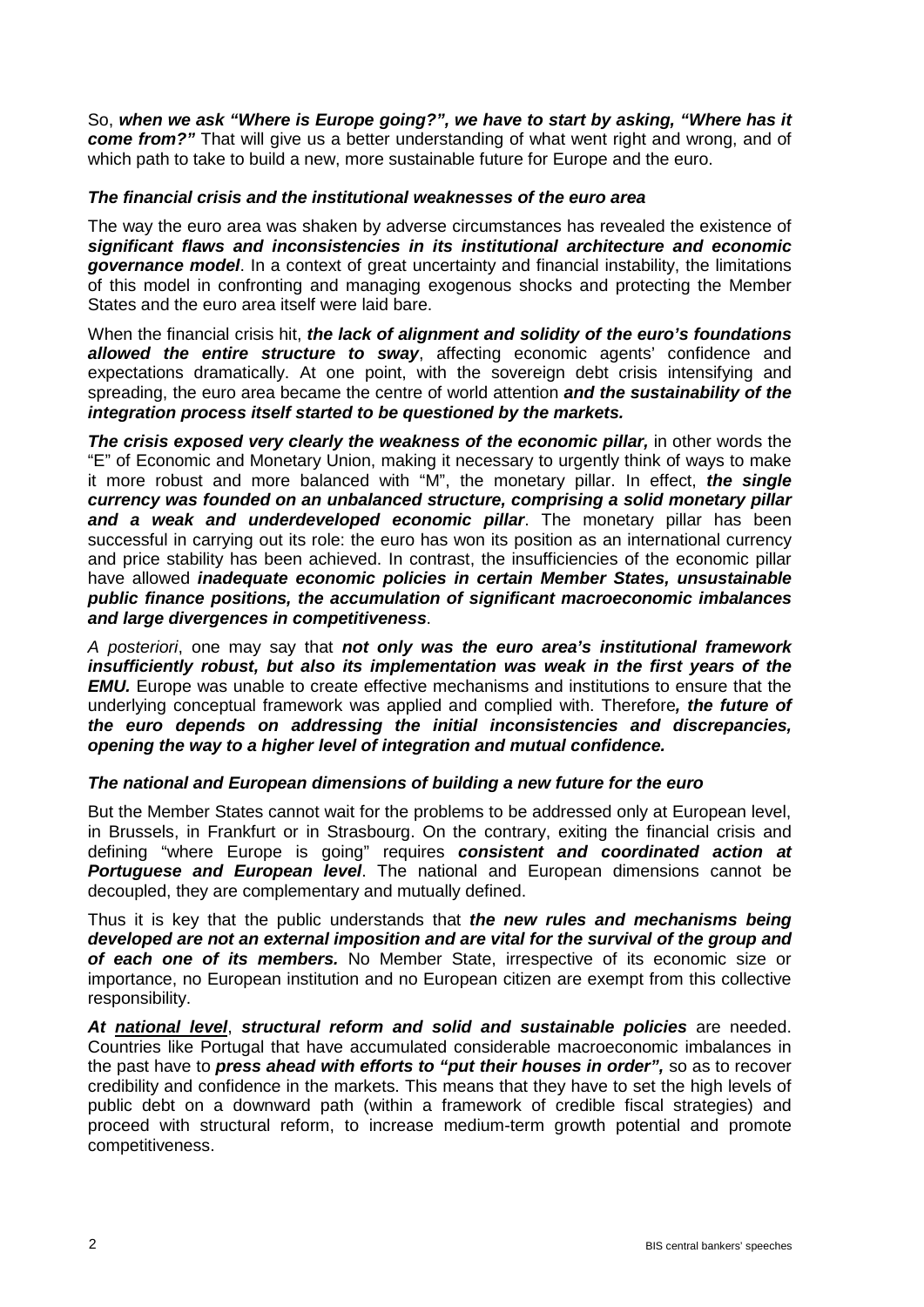But it is also important to ensure that *national policies are complementary,* so that a country's policies, including fiscal policy, take account of the room for manoeuvre available, making the whole process more stable. In the euro area, this discipline means recognising and accepting that *national economic policy-making is a matter of common interest*. In the absence of a unified centre of power, the effectiveness of the policy depends on the effectiveness of the coordination of the national policies and the fairness of the measures.

At **EU level,** the way out of the financial crisis involves building a stronger and more resilient EMU, both when faced with external shocks (common or specific) and risks from inconsistency between Member States' policies. For this, it is key to continue *strengthening the institutional framework and the governance model* **in the euro area.** 

### *Strengthening integration means strengthening rules and institutions*

Europe needs *solid and effective rules and institutions* that preserve the fundamental values of the European project and that are able to manage the strong interdependence of its members, in a context of collective decisions. Quoting Jean Monnet again, "*nothing is possible without individuals, but nothing is lasting without institutions*".

The EMU is a complex construct, a union of sovereign states making up a single market and sharing a single currency. *States that are at the same time independent and interdependent, united and diversified, whose actions are linked and bound by common rules and institutions, while retaining sovereignty.* For this complex construct to be sustainable and balanced, a governance model is needed that ensures that the Member States and the European institutions perform their roles adequately. This means responsible economic policy-making by the Member States and rigorous monitoring and surveillance by the union.

Consequently, deepening European integration also means greater integration through the rules and institutions. The euro area needs *effective rules and institutions that frame and control the interdependence between the stability of the whole and the stability of*  each Member, preventing excessive imbalances from arising and limiting contagion effects. Institutions able to ensure the collective's control of each of its parts (minimising moral hazard), but also the scrutiny of each of the parts as regards setting and implementing shared goals.

It is important to note that *having rules is a necessary but insufficient condition*. The rules and institutions *form the foundations of any society*, but they must be *applied effectively and respected.* However, in society, the legal system and police authorities may compel the general public to follow those rules. This does not happen in the governance of the euro area, *the mechanisms for monitoring the application of the rules are essentially political* and have proved insufficient for ensuring that the national governments develop appropriate and consistent policies.

Europe needs a strong institutional framework as well as the means and will to ensure that it is complied with. This means creating *a coherent and credible framework of rules and incentives, using a stick and carrot approach, which underpins and guides national* **and institutional behaviour**, aligning it with common interest. Stronger institutions, clearer and fairer rules (equal treatment for all Member States) and an appropriate stick/carrot system will help improve vital coordination of economic policies.

*Great progress has already been made towards strengthening rules (for example, the* six-pack, the two-pack, the Fiscal Compact) *and institutions* (for example, the new financial supervision architecture, strengthening the role of the Eurogroup). However, there is still much to do to build a new European institutional architecture.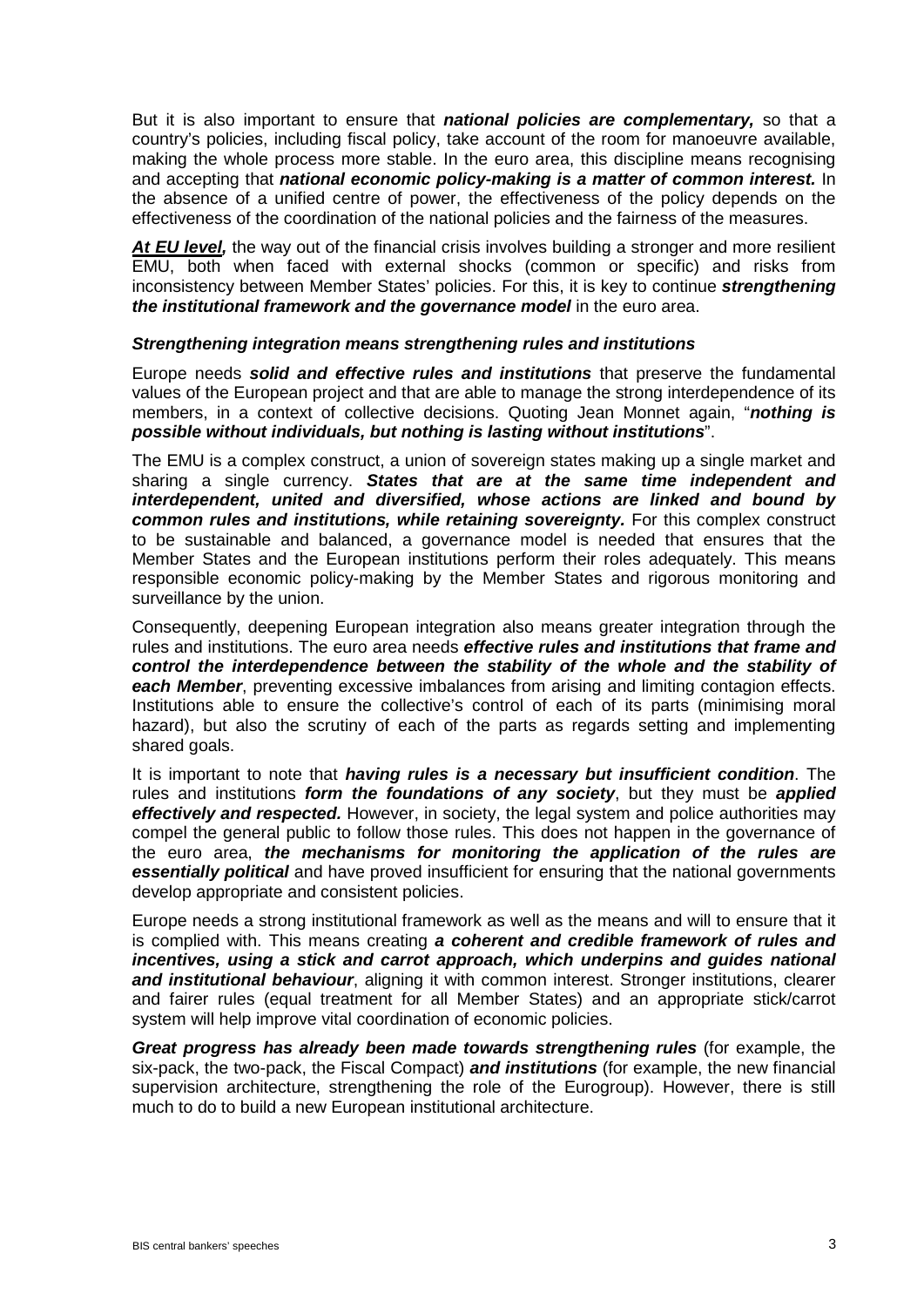## *The new institutional architecture*

Indeed, progress of the greatest importance has already been made, following the European Summit of June 2012, the so-called "Four Presidents' Report"<sup>3</sup> and the "Blueprint"<sup>4</sup> of the European Commission. One might also say that *the June Summit was an important milestone in the integration process*, since it signalled that at the highest level the European leaders agreed to pursue wide-ranging institutional and governance reform which will mould the political and economic situation in Europe for generations to come.

*Europe's physiognomy is being changed through four work-streams: (i) banking union;* (ii) fiscal union; (iii) economic union; (iv) strengthening of democratic legitimacy and accountability. I would like to briefly turn to these four work-streams.

## • *Banking union*

*The banking union work-stream is one of the most urgent and central aspects of this collective reform effort,* as it plays a key role in effectively and sustainably breaking the negative two-way link between the banks and their sovereigns and re-establishing the normal functioning of the markets.

Effectively, *the fragmentation of the financial markets along national lines has been a dominant feature of the euro area crisis.* This fragmentation harms the transmission of monetary policy to the real economy and leads to *unsustainable differences between Member States* with regard to credit conditions facing households and enterprises (in particular SMEs) of comparable quality and solvency, *creating unequal conditions of competition.* For the question posed to this panel ("What is the future of the euro?") to have a positive answer, it is crucial to restore confidence in the European banking sector and eliminate that fragmentation. *The solution involves creating a banking union that complements monetary union.* 

An important development in this area was the ECOFIN Council's approval on 15 October of this year of the *Single Supervisory Mechanism* (SSM), under which the ECB becomes responsible for supervising euro area credit institutions. *This is a fundamental and indispensable pillar of banking union.* 

However, *to be complete, banking union has to include two further pillars:* (i) a *Single Resolution Mechanism*; (ii) a *Single Deposit Guarantee System,* thereby aligning supervisory responsibilities with those of a safety net. *A single supervisory mechanism that is not accompanied by European deposit guarantee and resolution mechanisms represents a banking union still under construction.* Only a banking union based on all these pillars will create the conditions for economic agents to make decisions based not on expectations about the sovereign risk of the country where the banks are headquartered, but according to the risk profile of the bank itself, irrespective of location.

Thus it is important to continue work on the pillars still missing, taking the proposals presented by the European Commission as a basis. On the other hand, we should not lose sight of the path leading to full banking union as a whole. *The lessons learned from the financial crisis advise us to redouble our efforts in exercising prudence and good sense in managing the transition process.*

# • *Fiscal union*

Inadequate fiscal policies in certain Member States in the period before the crisis has shown the need for developing a European-level *integrated framework of rules and procedures* 

-

<sup>3</sup> "*Towards a Genuine Economic and Monetary Union*", December 2012.

<sup>4</sup> "Blueprint for a deep and genuine Economic and Monetary Union", European Commission, November 2012.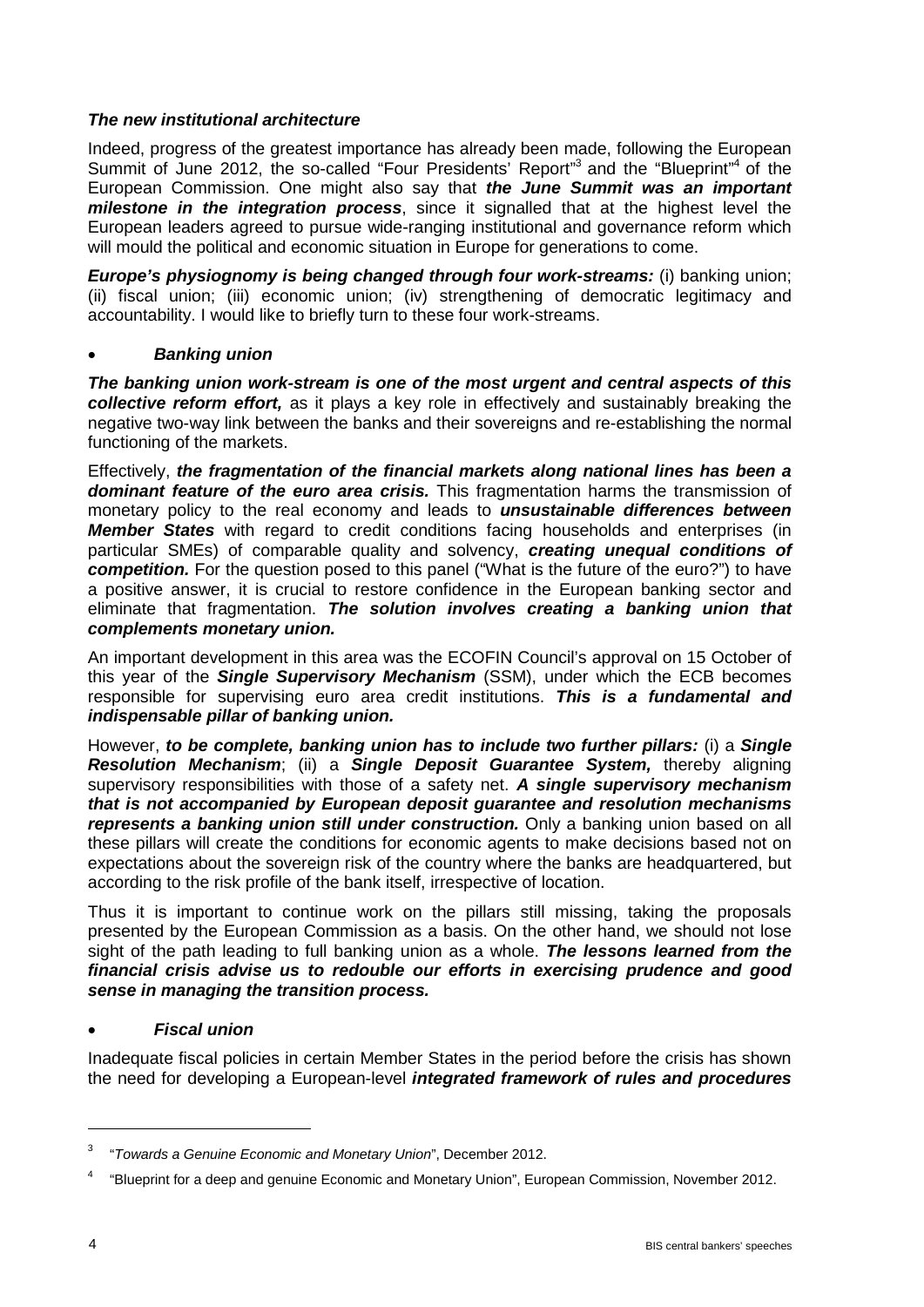*promoting fiscal policies that are more sound and sustainable and more coherent.*  Indeed, in the absence of rules and institutions that ensure the continuity of the convergence process, different preferences tend to emerge among the euro area countries, jeopardising the stability of the whole.

Some of the most important pieces of the fiscal "jigsaw" already exist (the six-pack, the twopack and the Fiscal Compact). *I would highlight here* the Treaty on Stability, Coordination and Governance in the Economic and Monetary Union (commonly referred to as the Fiscal Compact) , <sup>5</sup> *due to its structural importance and its implications at national level*. Indeed, with regard to its transposition, Member States have adapted their national legislation and fiscal frameworks,<sup>6</sup> with most countries making important progress also in establishing independent monitoring institutions. *This is an example of the credibility of the fiscal strategies, rules and procedures outlined at national level benefiting from the new European framework.*

However, despite notable progress made to date, further steps are still necessary to ensure that all the pieces of the fiscal jigsaw fit together into a complete and consistent whole and that nothing is missing or left over. In particular, it is necessary to ensure that the large set of rules approved to-date is complemented with institutions and mechanisms that allow them to be applied and complied with. I would say that Europe needs *qualitative change towards fiscal union.* 

## • *Economic union*

Building a true economic union that strengthens the "E" of the EMU *requires an integrated economic policy framework capable of monitoring, assessing and coordinating essential economic measures and reforms.* Emphasis must be placed on the areas with potentially greater impact on competitiveness, economic growth and employment, while promoting social cohesion. If implemented adequately, structural reform may contribute to increasing economic growth and reducing inequality, thereby creating a "double dividend". The "Euro-Plus Pact" and the "European Semester" are important milestones on the road to greater economic integration.

## • *Strengthening of democratic legitimacy and accountability*

As the euro area moves towards greater integration, the "political work-stream" gains additional importance, which requires the strengthening of democratic legitimacy and accountability in joint decision-making. *If the political dimension were ignored, Europe would not be able to evolve towards greater fiscal and economic integration, due to lack of legitimacy and accountability.* 

The political dimension will have to *reconcile two concerns: the need for responsiveness that is mandated by the "whole" and the need to ensure that all parties are represented and informed and take part in the decision-making process*. That is why the European Parliament and the European Commission in the future will have to be more representative and answerable to the euro area as a whole. However, it should be understood that despite being inseparable from the other three work-streams, the *"political work-stream" has its own different and slower tempo,* like any sovereignty-sharing process, *and must not hold back the others.*

<u>.</u>

<sup>5</sup> In force since 1 January 2013.

With varying degrees of speed and taking various routes, namely in terms of detail of the rules and the hierarchy of instruments in the respective legal order.